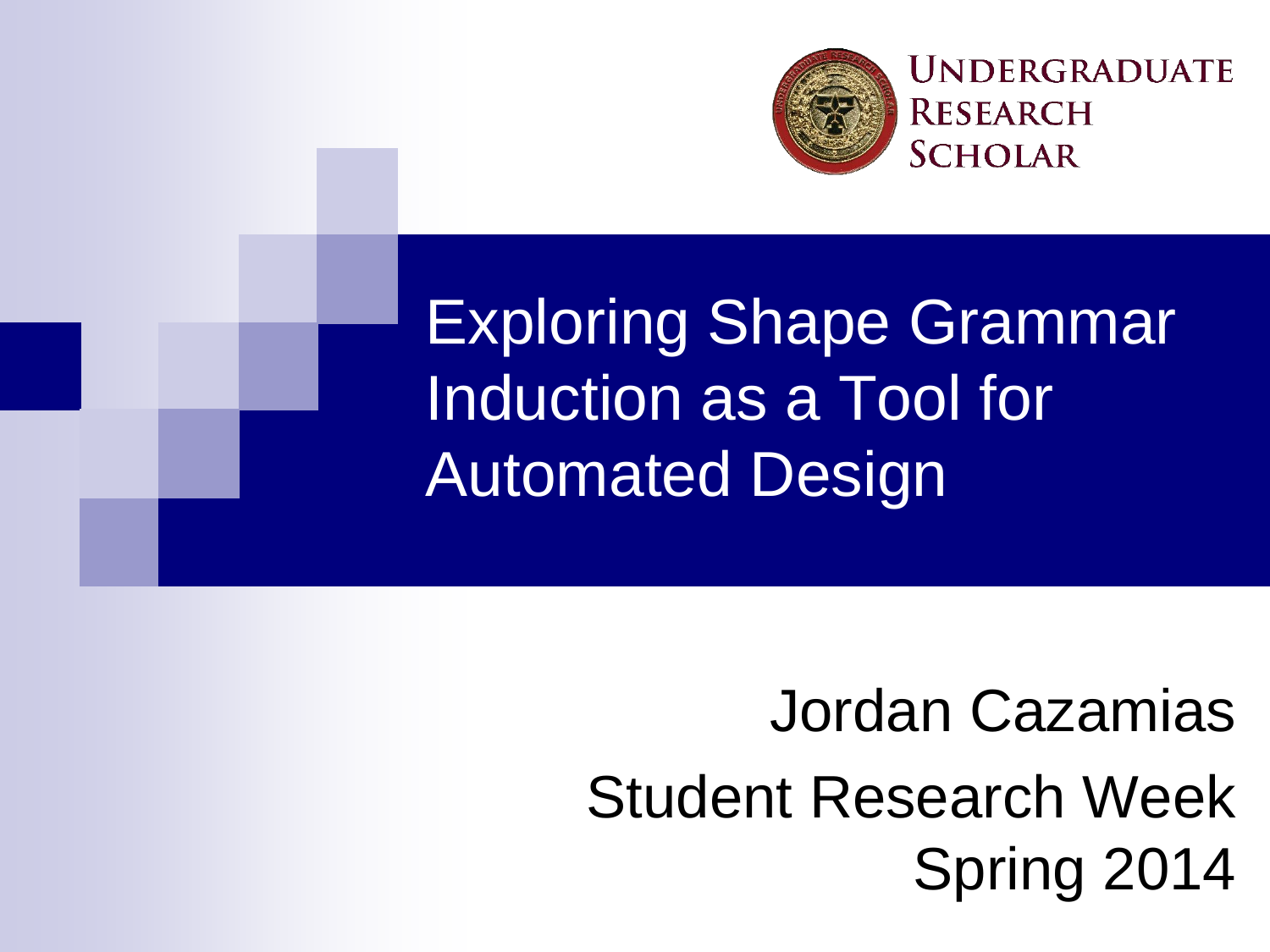#### **INTRO: SHAPE GRAMMARS**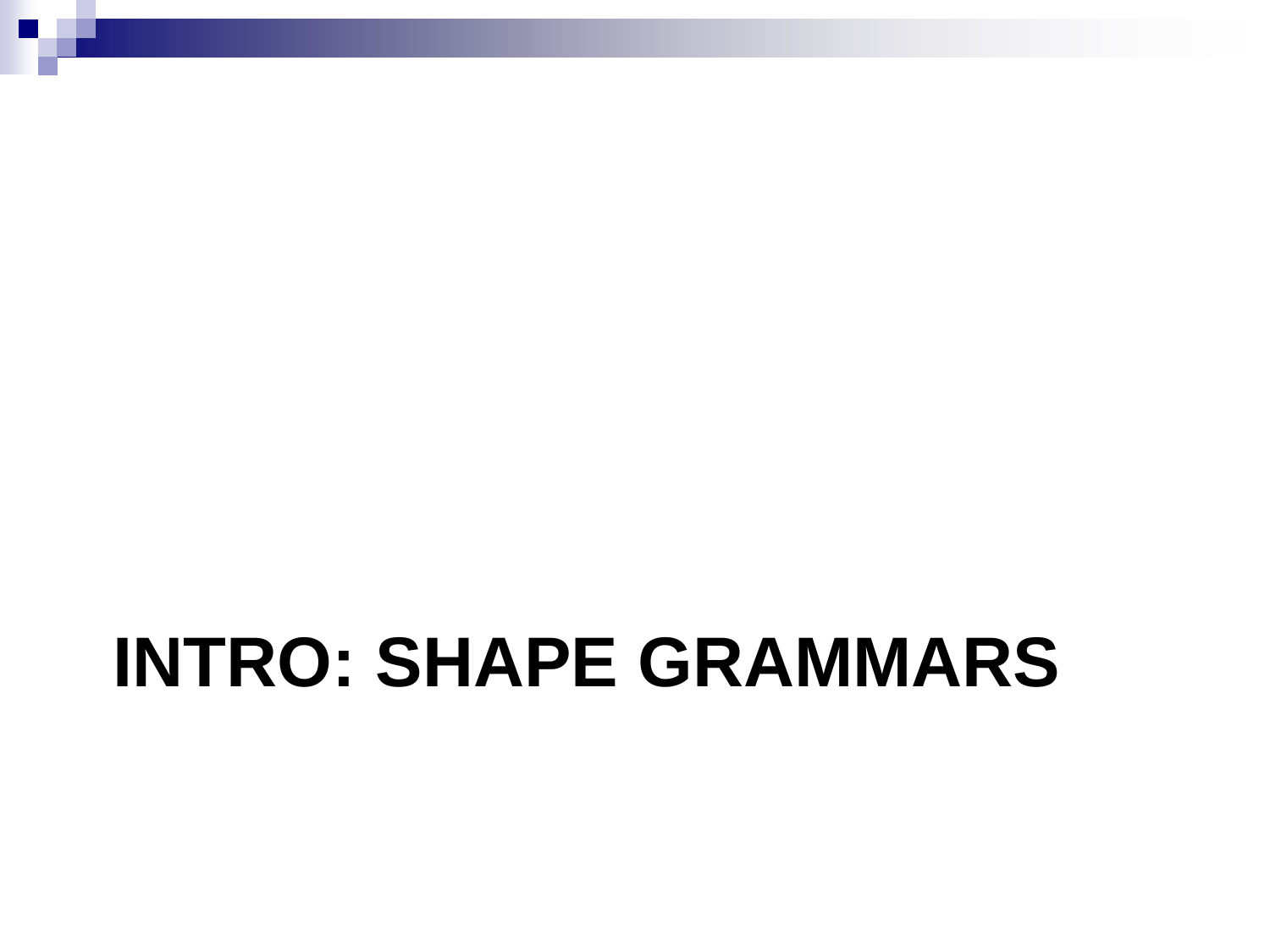## Design: Hand-Crafting

**Intended for creating one specific object Prime criterion is accuracy** 

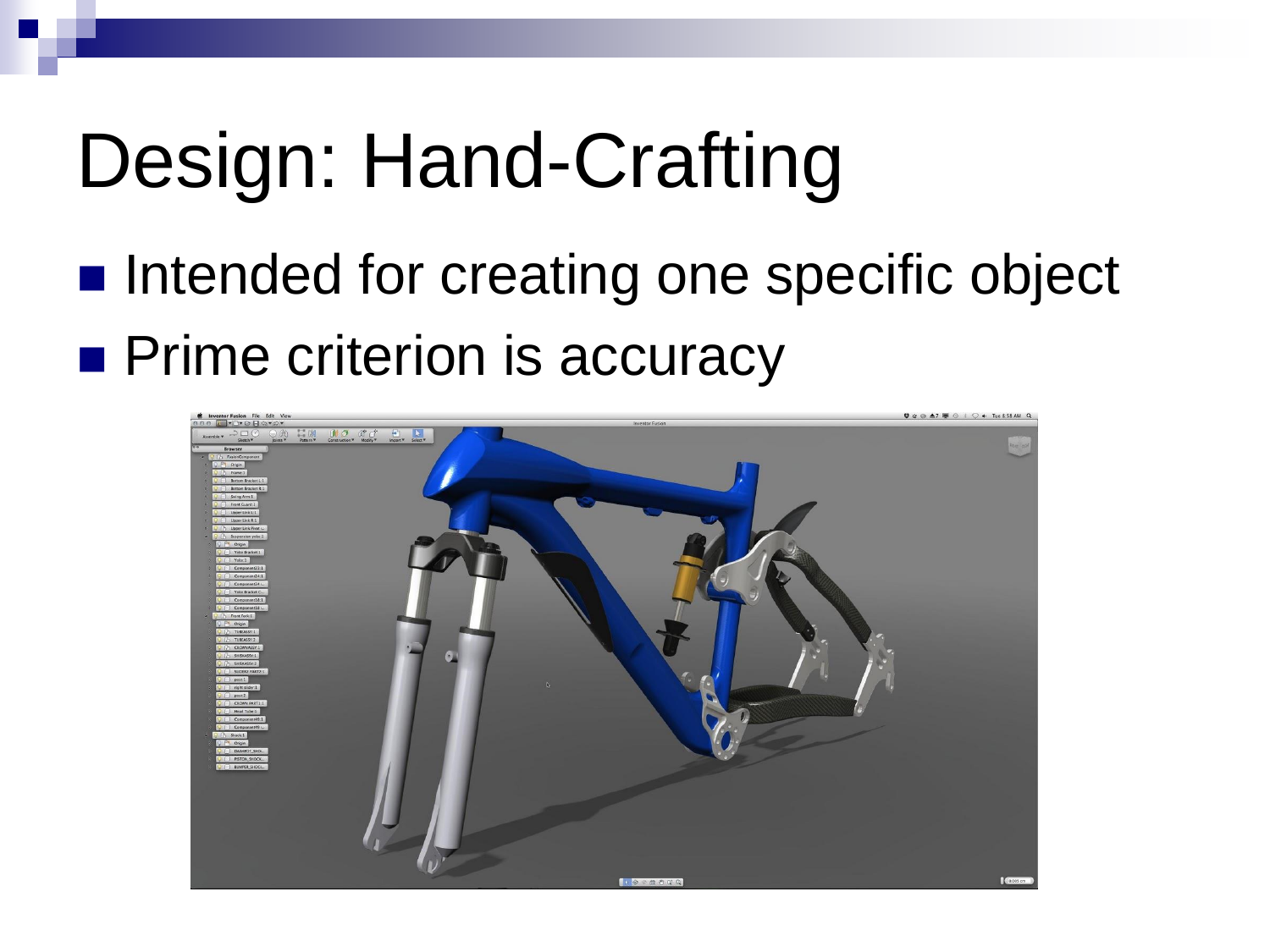#### Design: Procedural Generation

- **Designs created by algorithms**
- **Emphasis on variation and novelty**
- Captures a *class* of objects

![](_page_3_Picture_4.jpeg)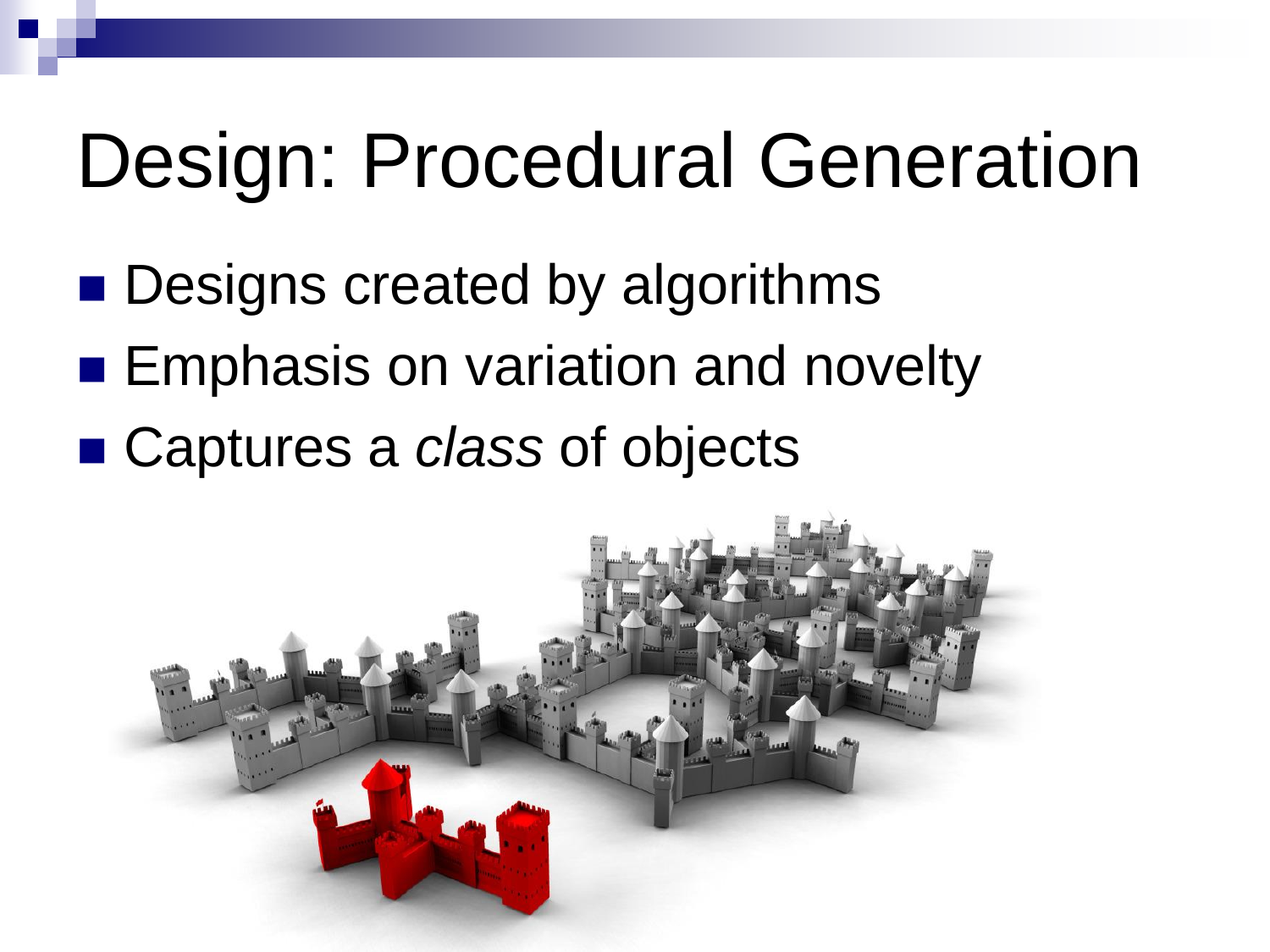# Different objects in the same class have a common structure

Example:

■ Cars come in all different shapes and sizes

![](_page_4_Picture_3.jpeg)

**BUT there are some** common attributes that an object needs to be considered a "car"

![](_page_4_Picture_5.jpeg)

![](_page_4_Picture_6.jpeg)

![](_page_4_Picture_7.jpeg)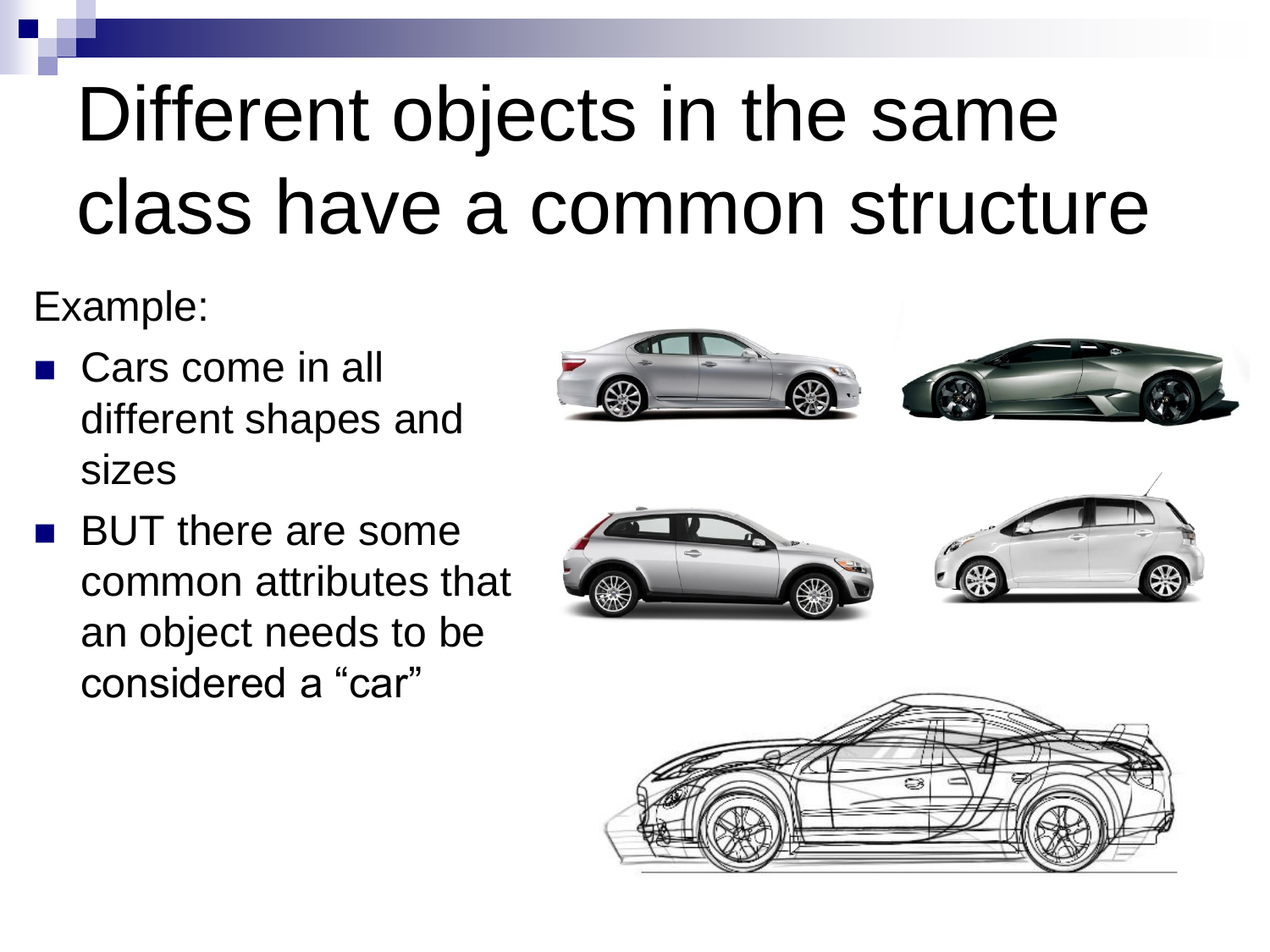## Shape Grammar

- How could a computer store and interpret the design structure of a class of objects?
- Useful data structure: **shape grammar** Randomly builds **designs** of objects based on **production rules**

$$
\frac{1}{\sqrt{2}}\left(\frac{1}{\sqrt{2}}\right)^{2}\left(\frac{1}{\sqrt{2}}\right)^{2}
$$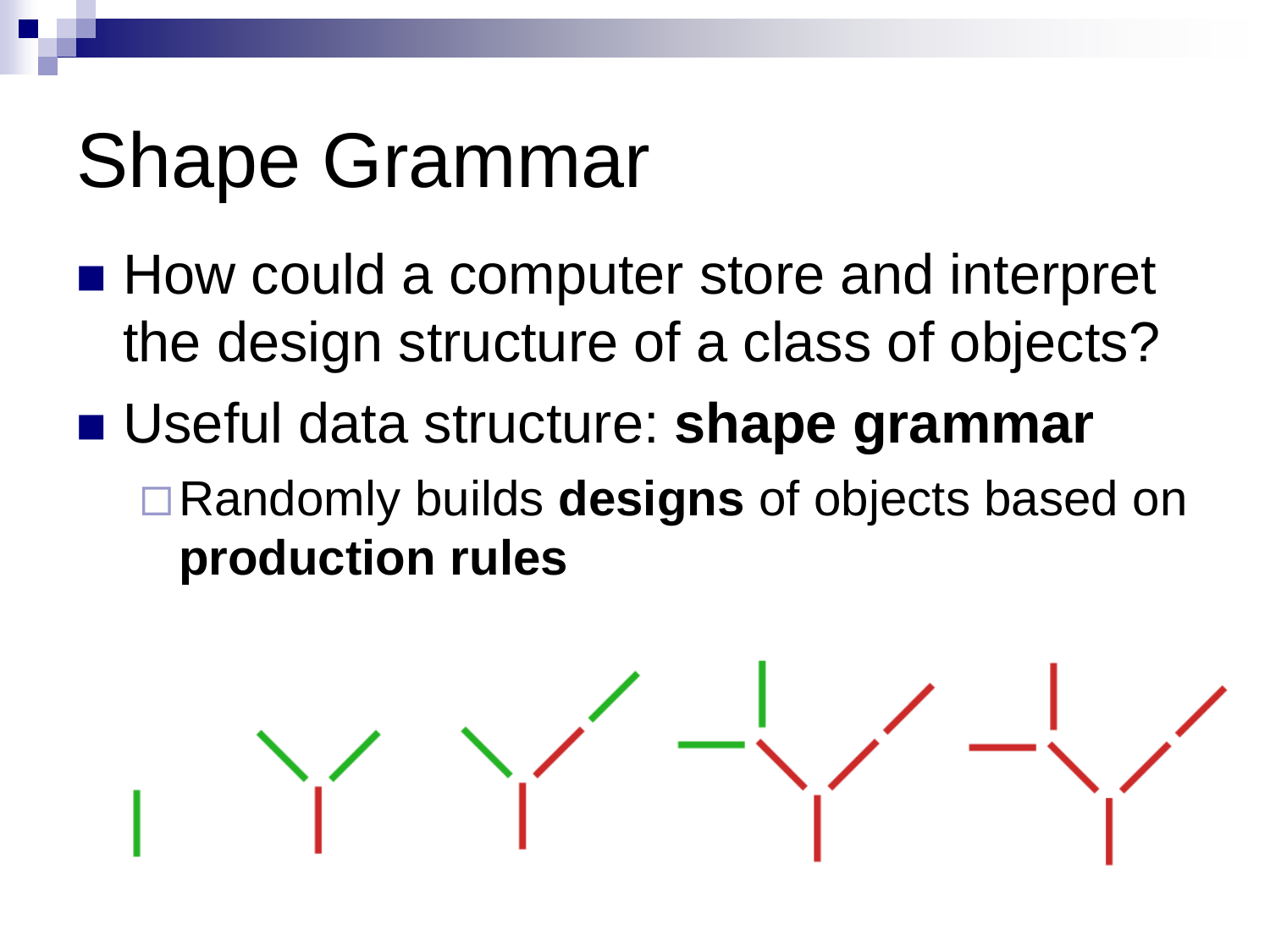#### Shape Grammar Examples

![](_page_6_Picture_1.jpeg)

Visit<http://www.contextfreeart.org/> for more examples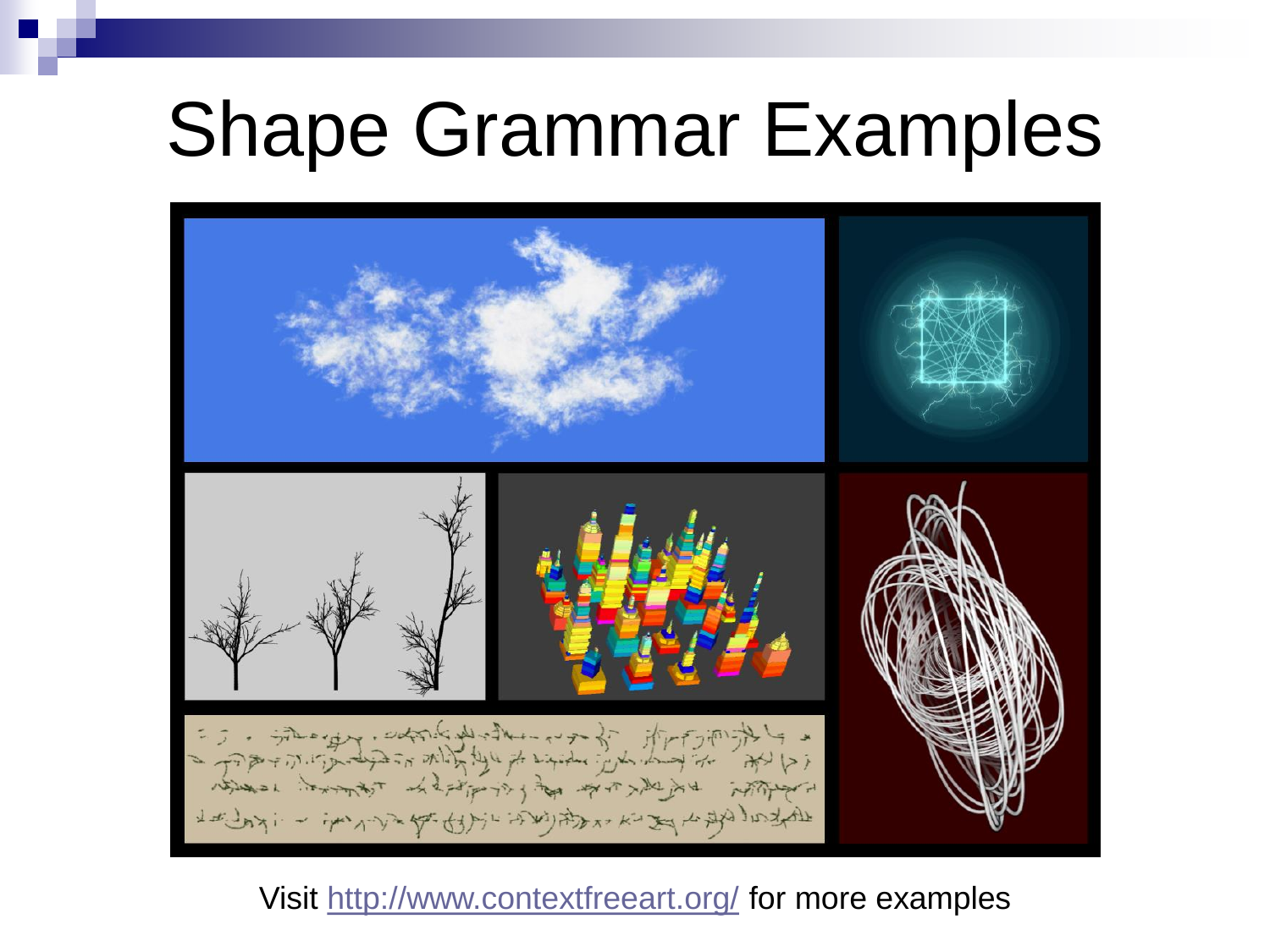## Grammar Parameters

- **Typically hard-coded** numbers
- **Typically determined** through trial-and-error
- Rule probabilities (red) will be the focus

![](_page_7_Figure_4.jpeg)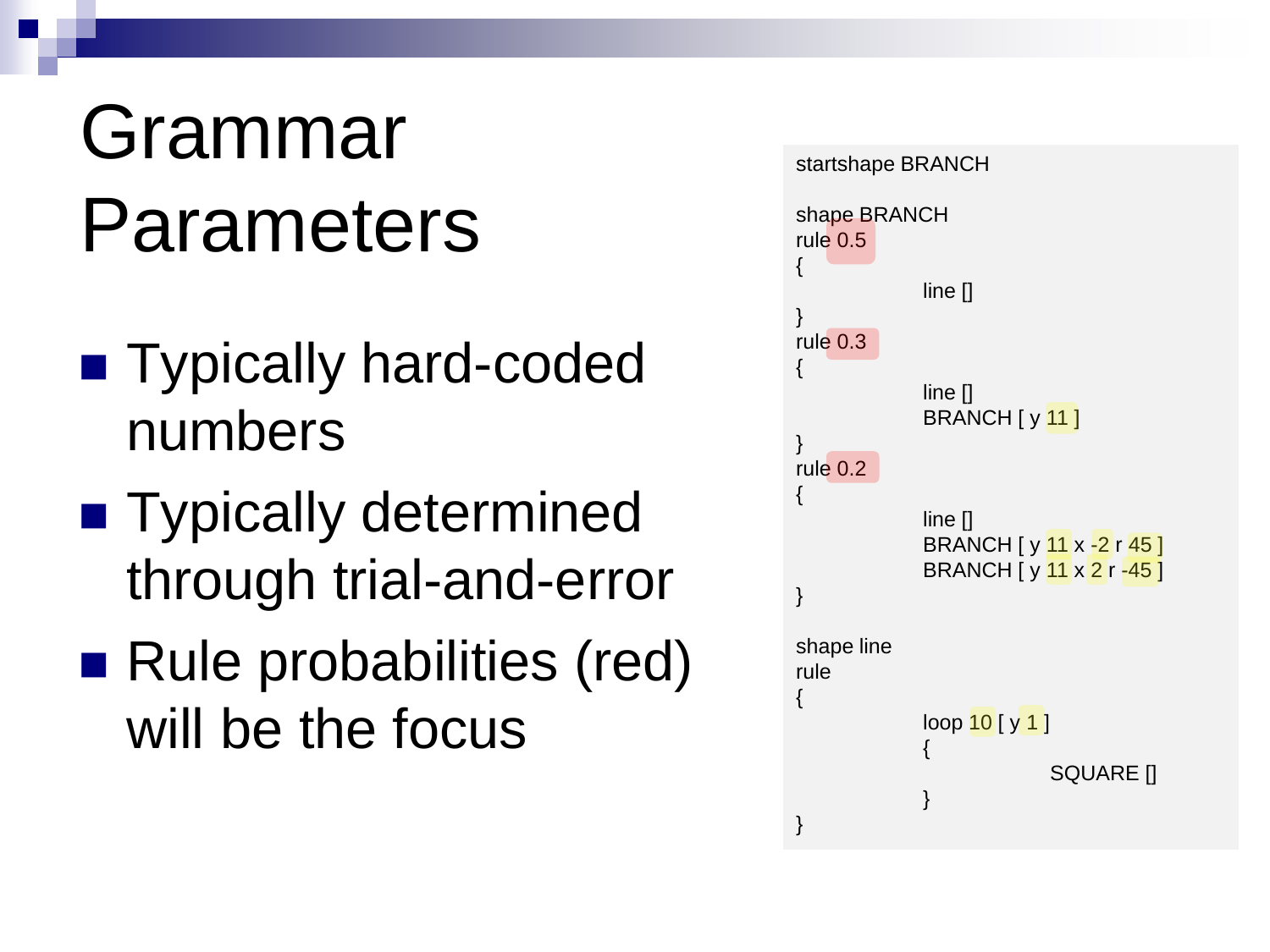## Grammar Modification

 Making small changes to the parameters, especially rule probabilities, results in **drastic changes** in the designs

![](_page_8_Figure_2.jpeg)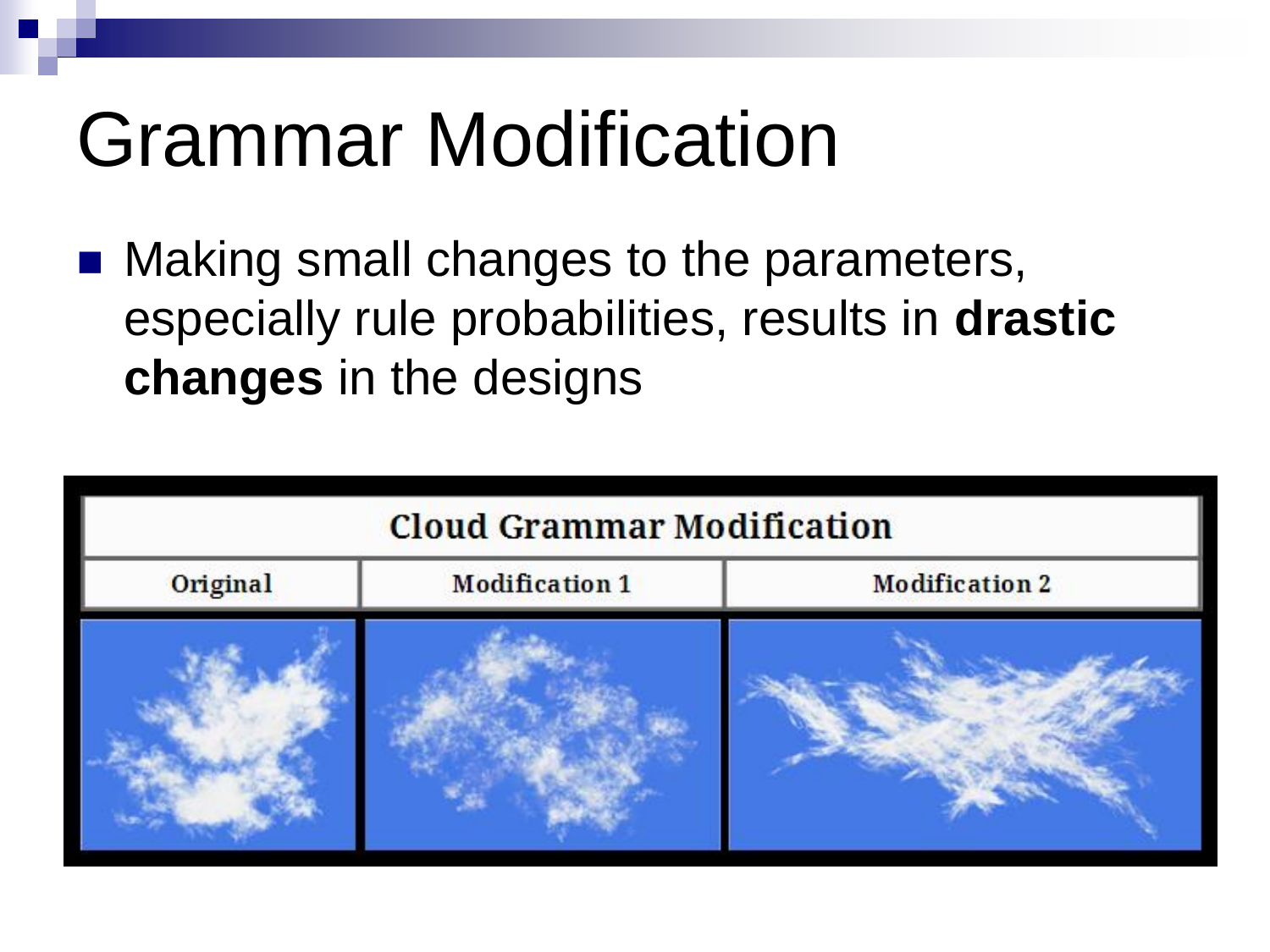#### **GRAMMAR INDUCTION**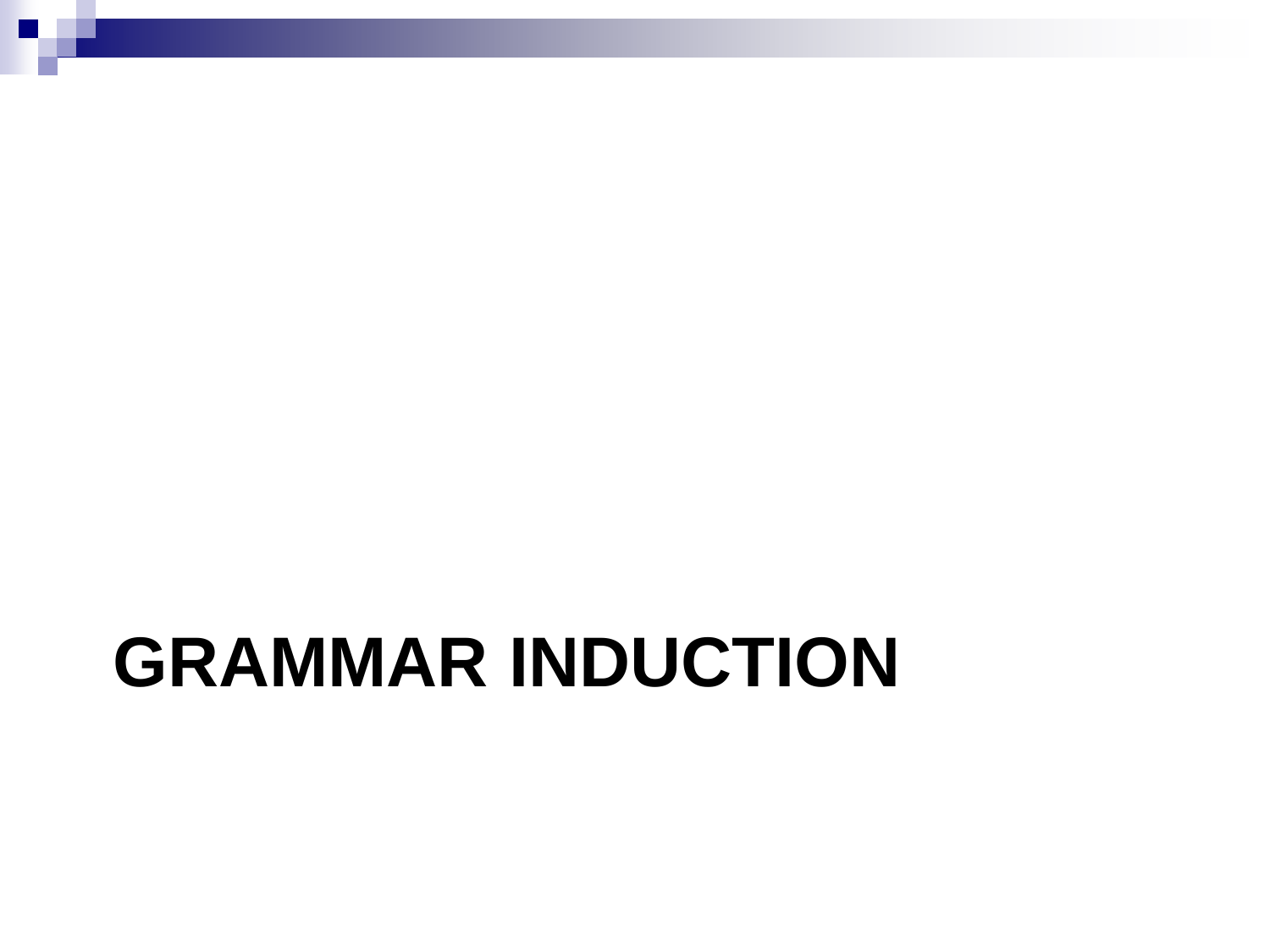## Definition

- The process of taking a set of **exemplar designs** and creating a grammar that can replicate those exemplars
- A form of machine learning- the computer is "trained" to create a grammar through human-tailored example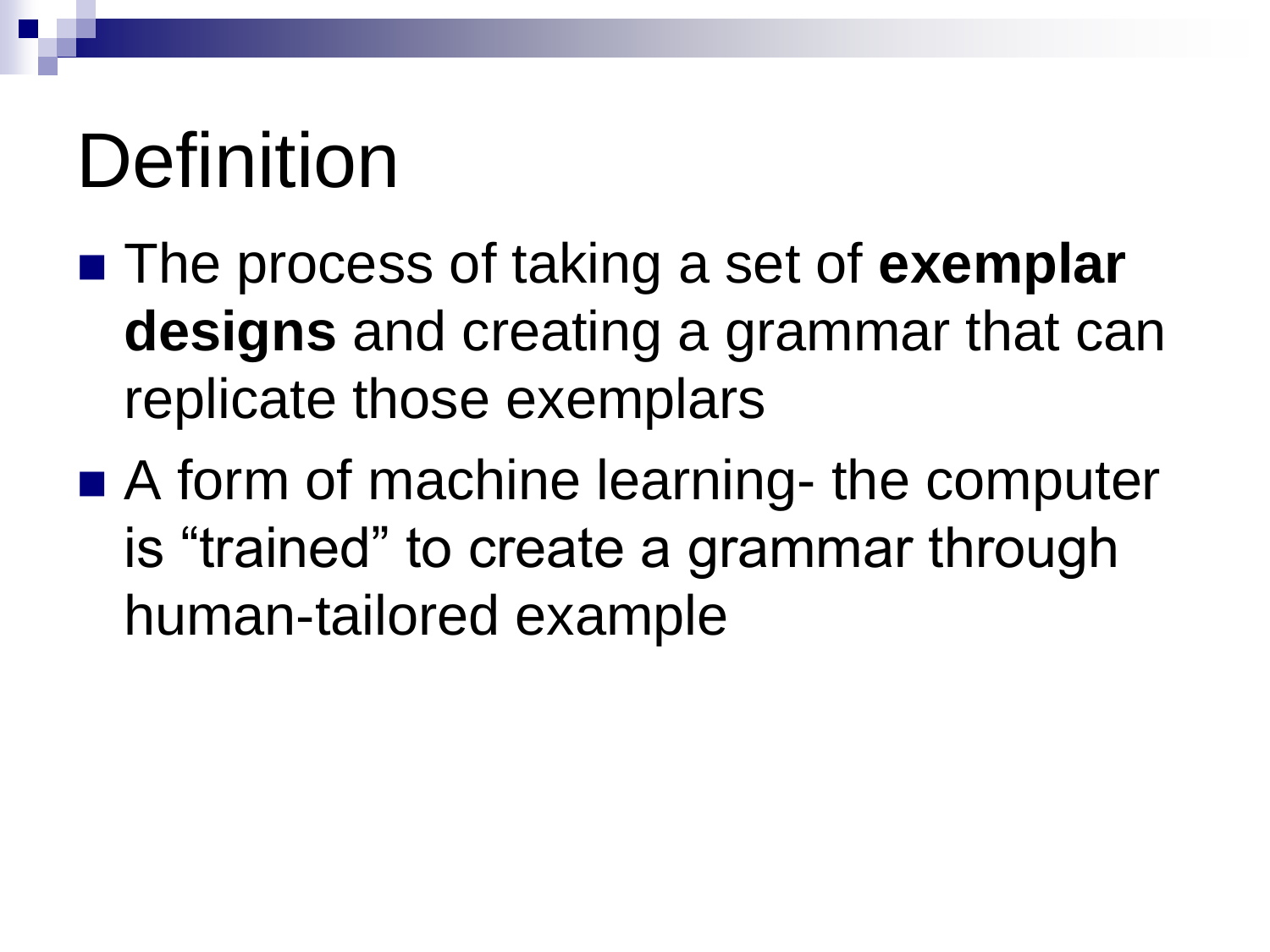## **Induction Examples: Spaceships**

**The Terminal Shapes The Training Examples**

![](_page_11_Picture_3.jpeg)

![](_page_11_Picture_4.jpeg)

#### **The Computer Generated Examples**

![](_page_11_Picture_6.jpeg)

J. Talton, L. Yang, R. Kumar, et al. Learning Design Patterns with Bayesian Grammar Induction. *ACM Symposium on User Interface Software and Technology* 2012.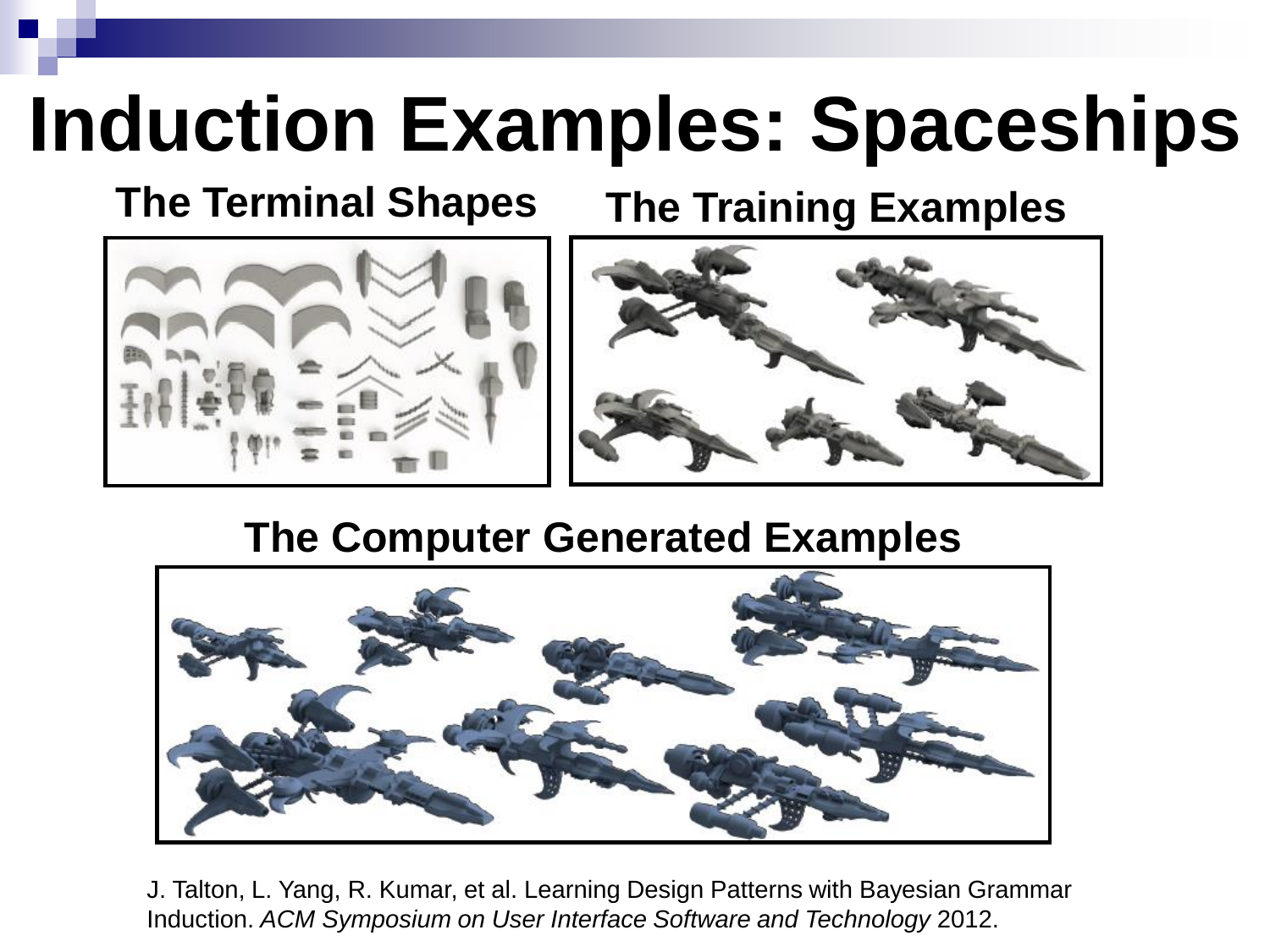#### **RESEARCH OBJECTIVES**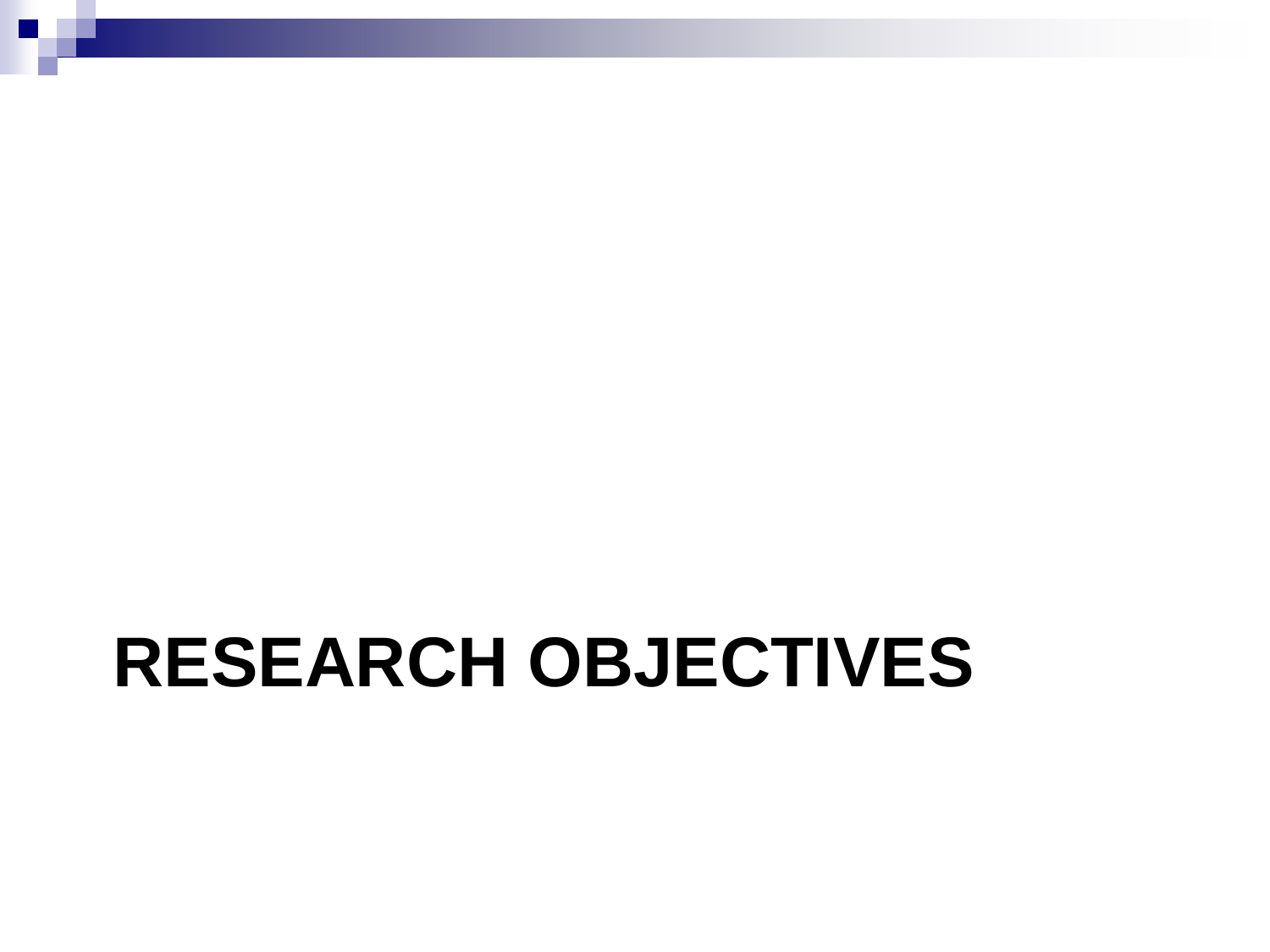## Shape Grammar Induction Goals

- Most important goal is *accessibility*  $\Box$ Intended for artists and designers
- Inducing from scratch is not very accessible
- Assume the grammar *G* exists, and we would like to improve *G'*s parameters □ How would we measure improvement?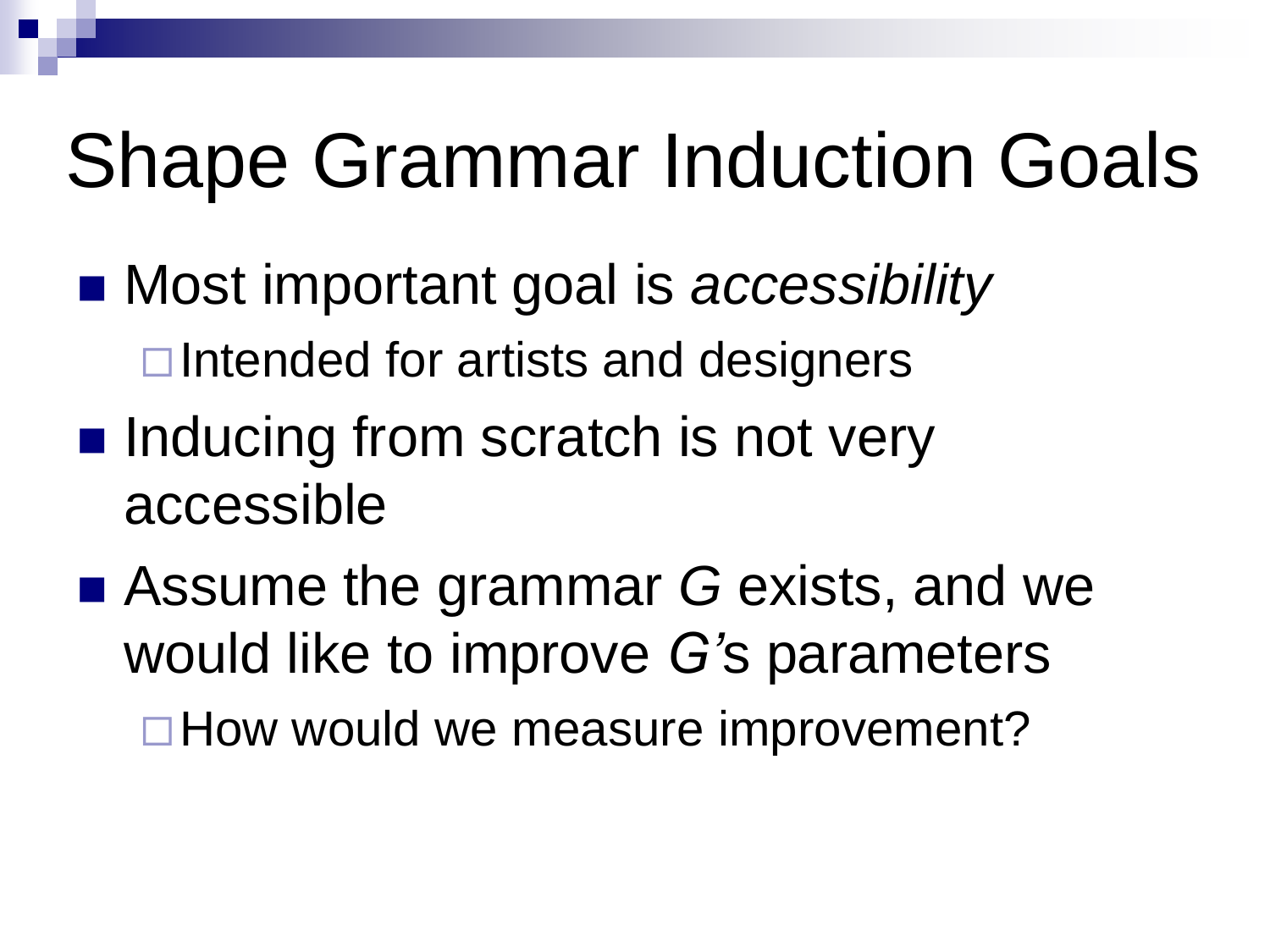## Induction Algorithm Overview

We are given a grammar, *G*, and want to optimize it based on a designer's **criteria**.

- We choose to hold *i* rounds of optimization
- In each round, we will generate *j* grammar **variants**- copies of the original grammar with the rule probabilities altered
- $\blacksquare$  For each grammar variant, we will generate k **exemplar designs** (AKA **exemplars**)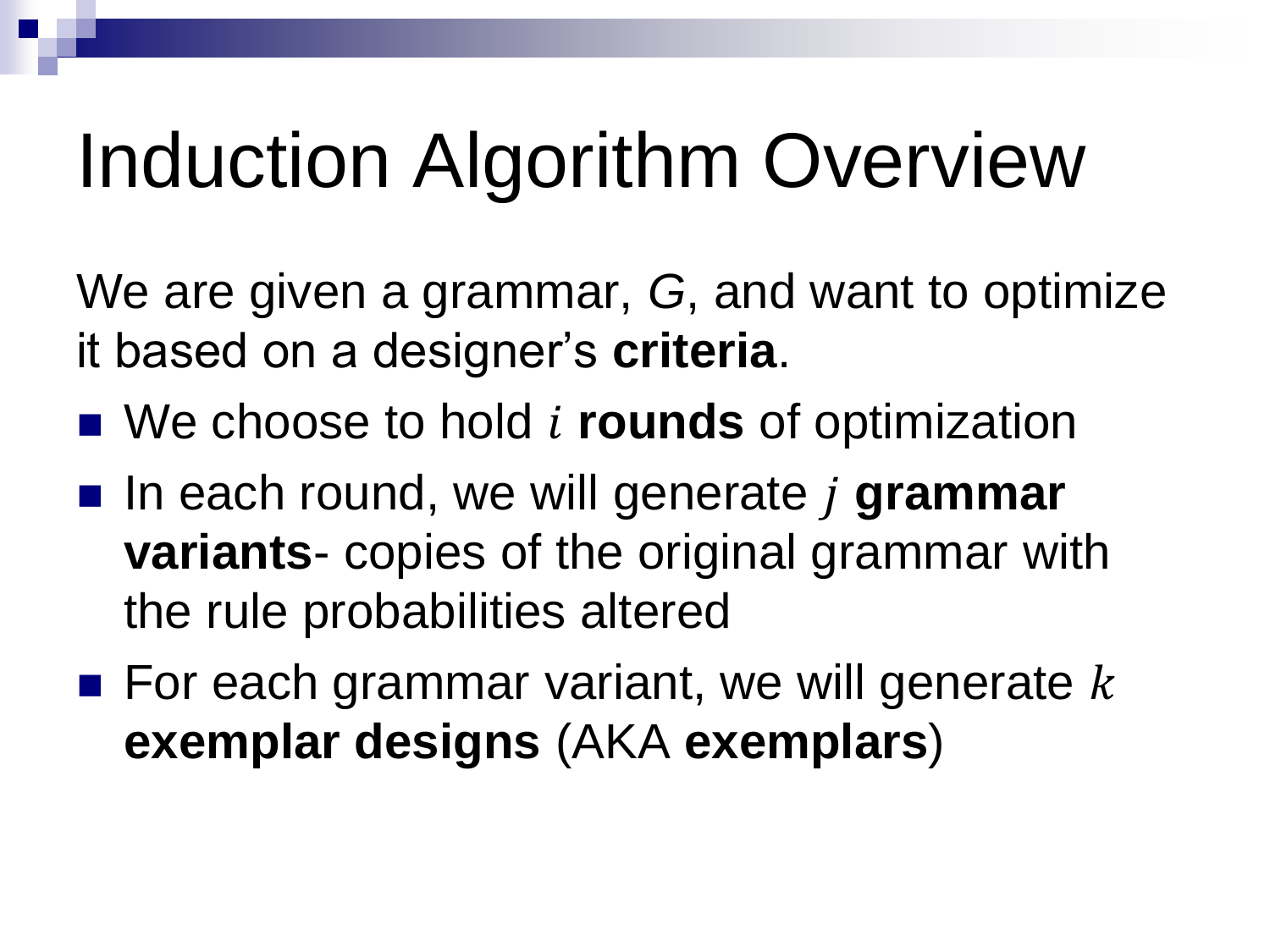## Induction Algorithm (cont.)

- Exemplars are scored based on how well they achieve the designer's criteria
- At the end of each round, the next round of variants is generated
	- $\square$  The new variants are derived from the most optimal grammar(s)
- The variants will ideally converge on an overall optimal grammar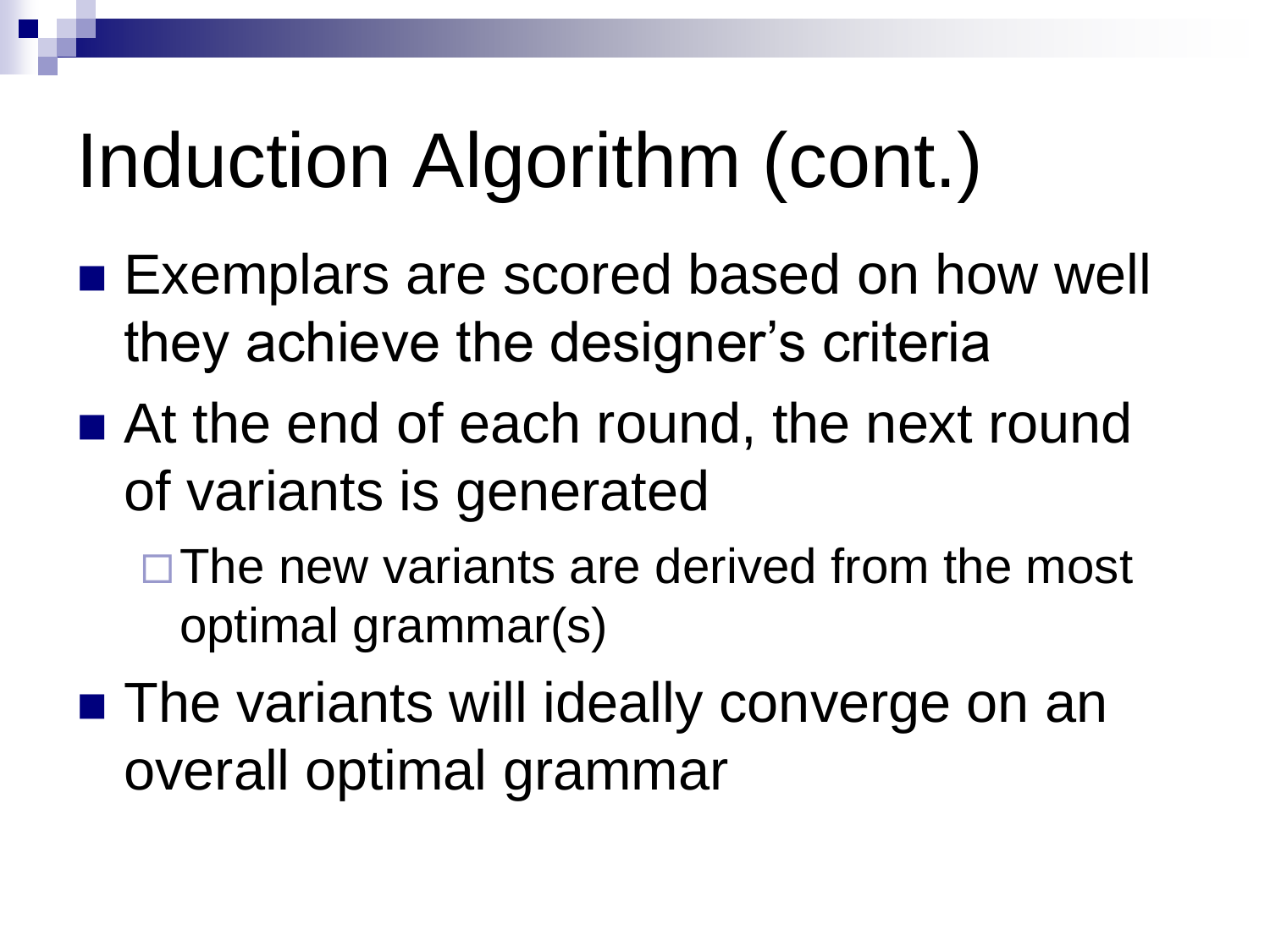#### Prototype: Harry Potter Grammar

- Using a text grammar for simplicity
- Recruited people I knew for evaluation
- To test this induction system, we need a criteria that is:
	- $\Box$  Easily determined by human evaluators
	- □ Something many people are familiar with
- Chosen criteria:
	- **How fitting would the word be as a spell or incantation from Harry Potter?**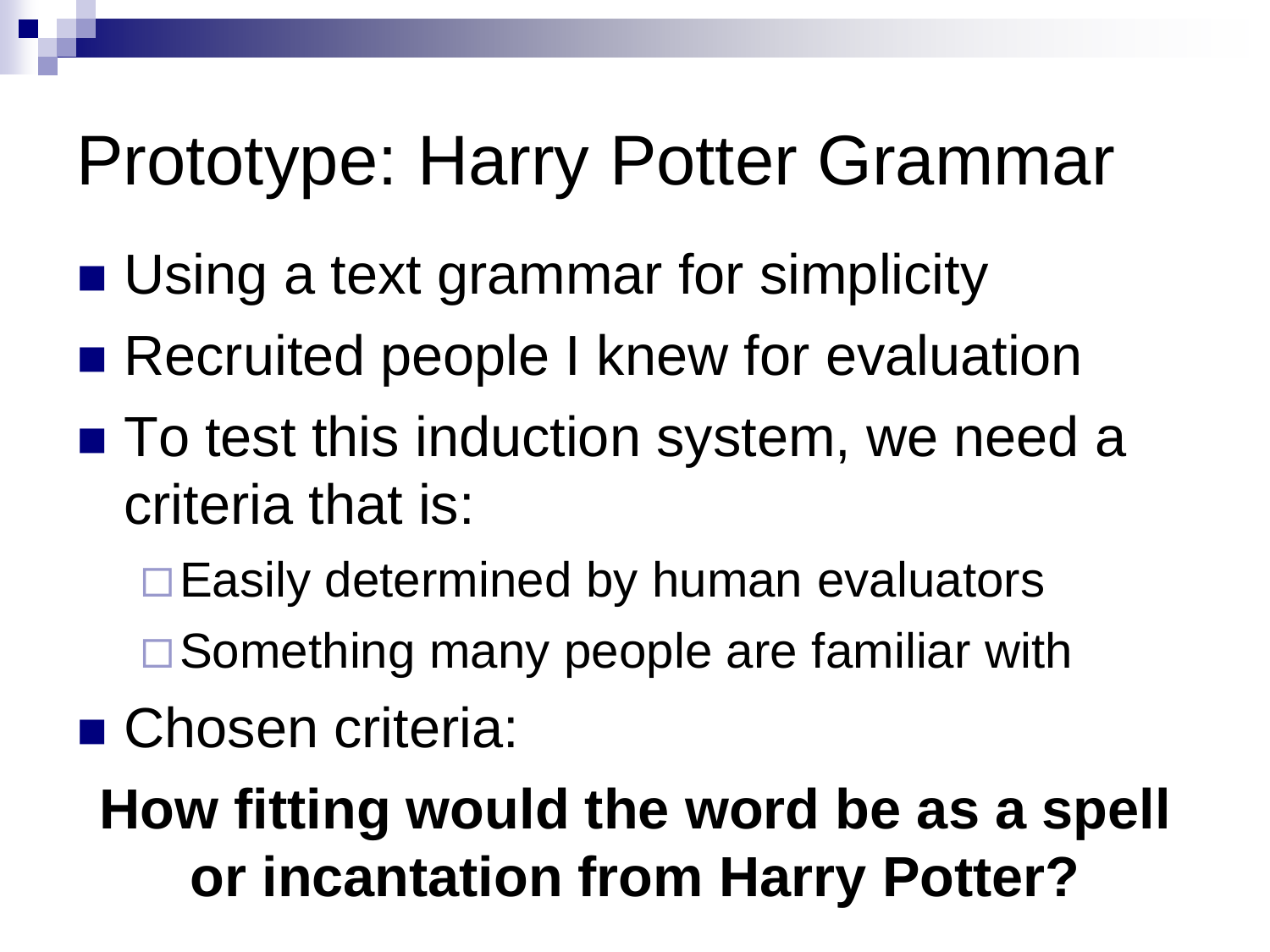## Harry Potter (Deconstructed)

- Most spells are derived from Latin and have their own unique sound
- Goal: find the right balance of parameters to achieve this sound

![](_page_17_Figure_3.jpeg)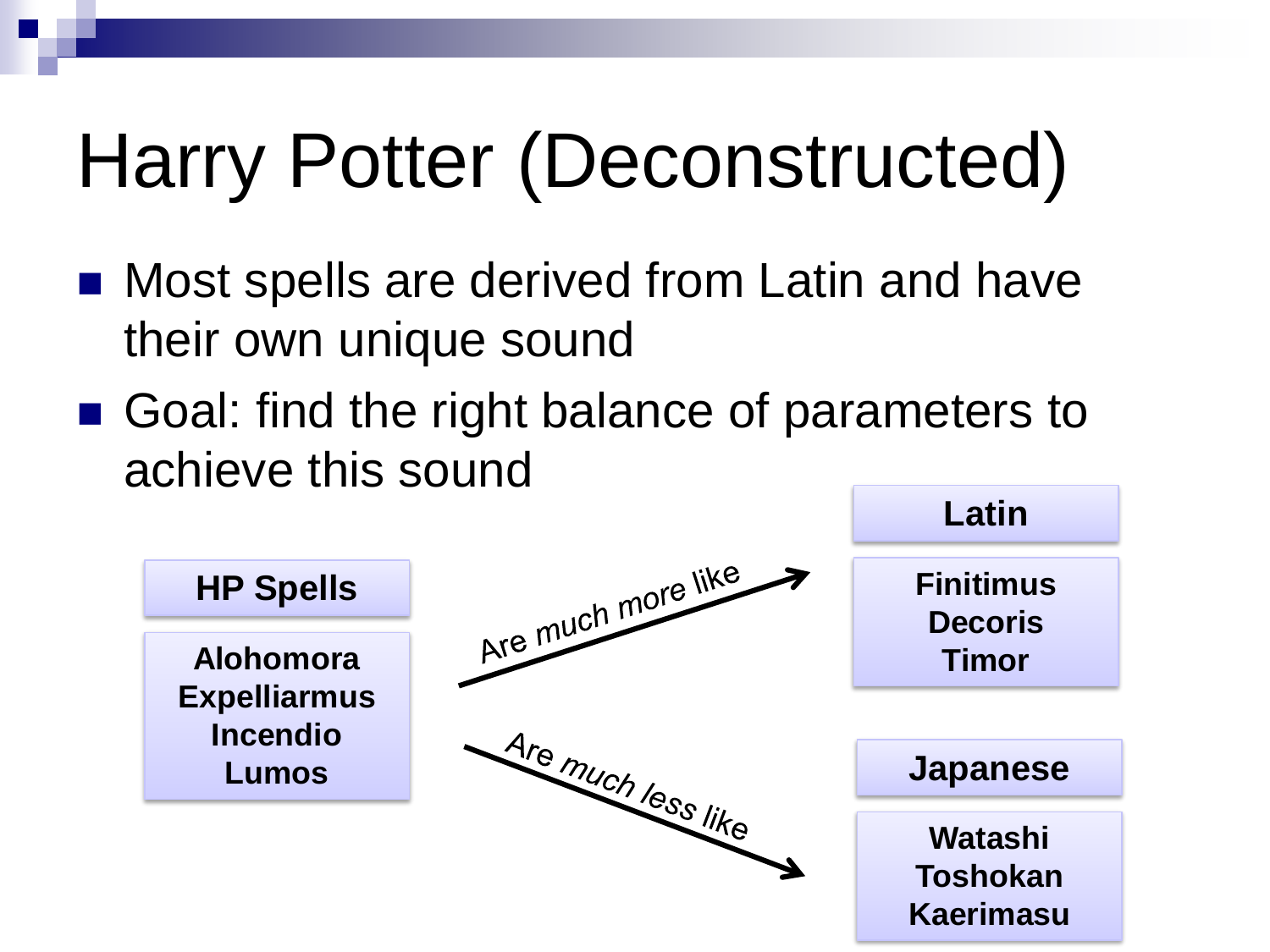#### Prototype- Methods

- Ran 5 optimization rounds, each with 5-8 variants, each with 25 words □800 words total
- Words evaluated on a 1-5 scale

| <b>Round 1</b> | <b>Round 3</b> | <b>Round 5</b>  |
|----------------|----------------|-----------------|
| Dumio          | Conesio        | Sermonio        |
| <b>Mhaete</b>  | <b>Riurus</b>  | <b>Karceros</b> |
| <b>Movsu</b>   | Vardoros       | Avas            |
| Pceetio        | Padri          | <b>Noros</b>    |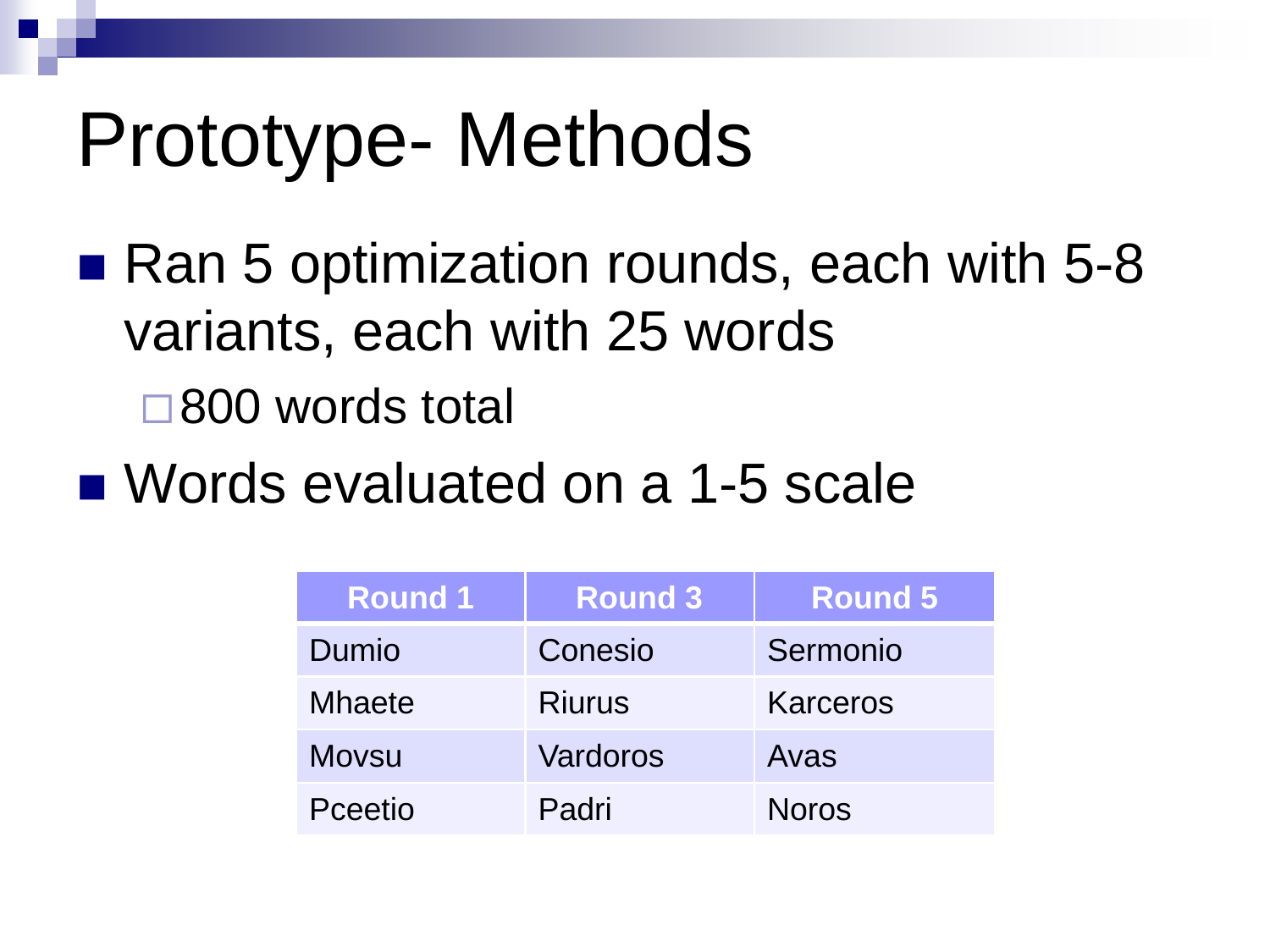## Prototype-Results

- **Used One-way** ANOVA and Tukey's Procedure
- Means: Rounds 4,5 were significantly higher than Round 1  $(p < .05)$
- Significant upward trend in mean score  $(p < .01)$

![](_page_19_Figure_4.jpeg)

| △ Analysis of Variance |      |           |                                     |        |           |  |  |
|------------------------|------|-----------|-------------------------------------|--------|-----------|--|--|
|                        |      | Sum of    |                                     |        |           |  |  |
| Source                 | DF.  |           | Squares Mean Square FRatio Prob > F |        |           |  |  |
| Round                  |      | 18.6162   | 4.65405                             | 3.0396 | $0.0168*$ |  |  |
| Error                  | 795. | 1217.2588 | 1.53114                             |        |           |  |  |
| C. Total               | 799  | 1235.8750 |                                     |        |           |  |  |

#### <sup>4</sup> Connecting Letters Report

| Level |     | Mean      |  |  |
|-------|-----|-----------|--|--|
| 4     | А   | 3.1750000 |  |  |
| 5     | А   | 3.1666667 |  |  |
| 3     | A R | 2.9600000 |  |  |
| 2     | ΑR  | 2.9466667 |  |  |
|       | R   | 2.7885714 |  |  |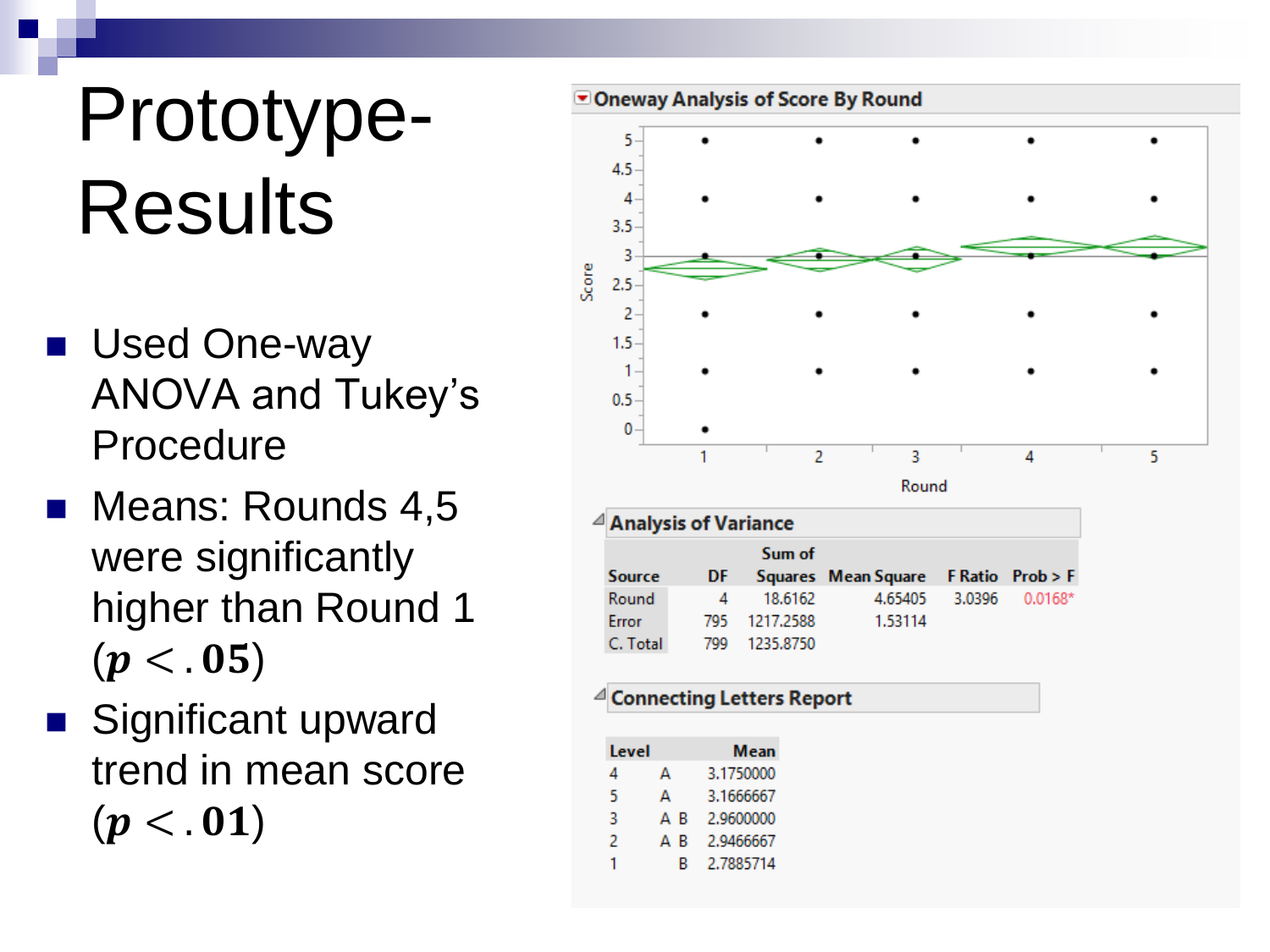#### Future Work

- 2D shape grammars
- 3D shape grammars
- More complex optimizations **□ Modifying other parameters** □ Generating new rules